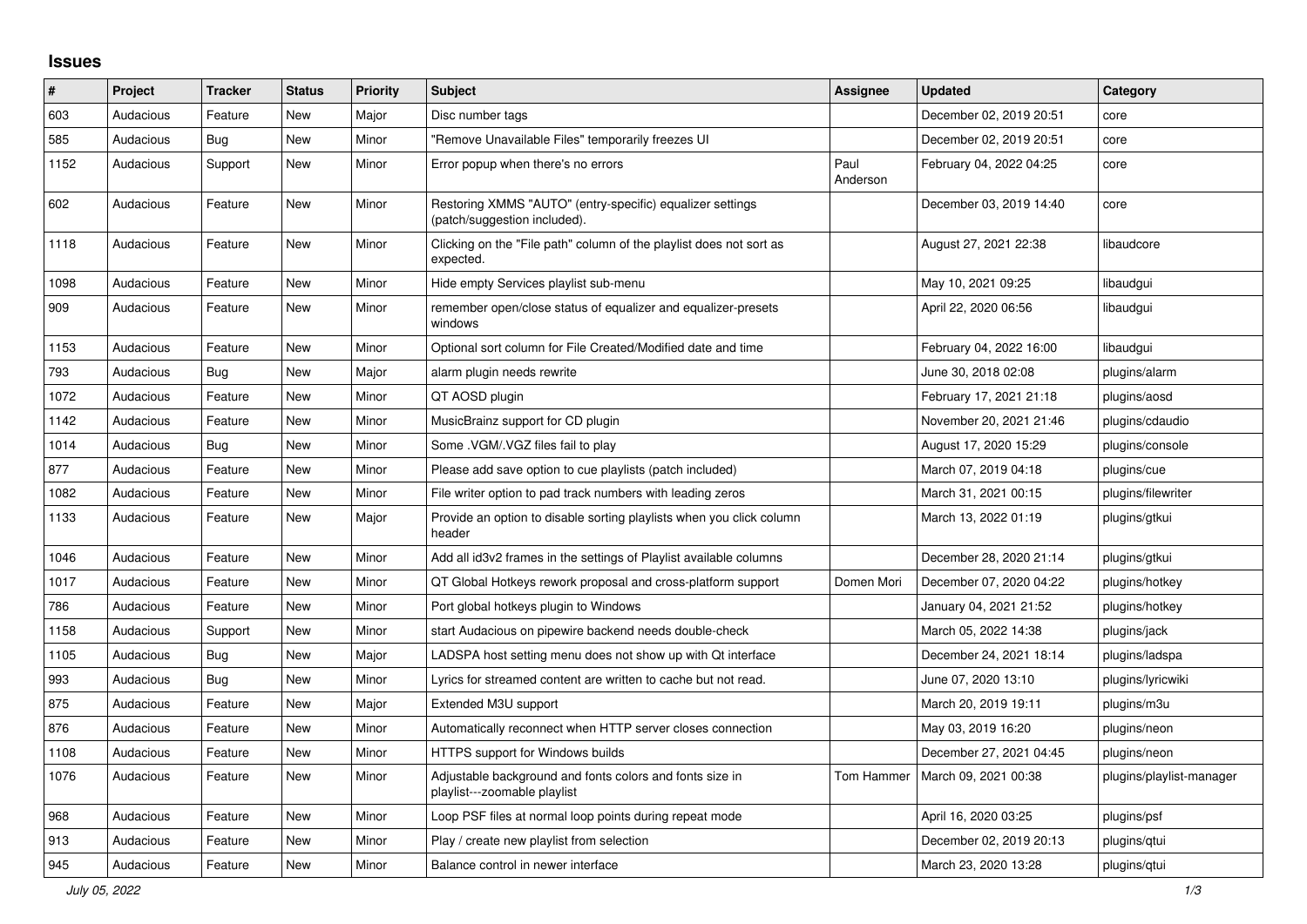| #    | Project   | <b>Tracker</b> | <b>Status</b> | <b>Priority</b> | Subject                                                                                             | <b>Assignee</b> | <b>Updated</b>           | Category            |
|------|-----------|----------------|---------------|-----------------|-----------------------------------------------------------------------------------------------------|-----------------|--------------------------|---------------------|
| 429  | Audacious | Feature        | New           | Minor           | Please enable scrobbling to libre.fm in Scrobbler 2.0                                               |                 | September 02, 2019 10:35 | plugins/scrobbler2  |
| 1106 | Audacious | Bug            | New           | Minor           | Could not communicate with last.fm: Error in the HTTP2 framing layer.                               |                 | June 15, 2021 21:30      | plugins/scrobbler2  |
| 943  | Audacious | Feature        | New           | Minor           | Being able to add several folders to the library, and arrange that<br>Audacious recognizes symlinks |                 | March 23, 2020 15:41     | plugins/search tool |
| 1088 | Audacious | Feature        | New           | Minor           | plugin: status icon: ADD option to select tray mouse Middle Click action                            |                 | April 11, 2021 12:05     | plugins/statusicon  |
| 969  | Audacious | Feature        | New           | Minor           | streamtuner plugin: Please add column-sortability, or at least sort<br>alphabetically by 1st column |                 | June 16, 2020 09:54      | plugins/streamtuner |
| 975  | Audacious | Bug            | New           | Minor           | Segfault/leak on exit with streamtuner enabled                                                      | Ariadne Conill  | May 01, 2020 00:17       | plugins/streamtuner |
| 1101 | Audacious | Feature        | <b>New</b>    | Major           | Please add media shortcut keys for Windows 10                                                       |                 | December 03, 2021 16:31  | win32               |
| 859  | Audacious | <b>Bug</b>     | <b>New</b>    | Minor           | .wsz skins cannot be used on Windows                                                                |                 | January 01, 2020 02:48   | win32               |
| 1161 | Audacious | Support        | New           | Major           | Wrong language                                                                                      |                 | March 16, 2022 17:46     |                     |
| 760  | Audacious | Bug            | New           | Major           | Credits for some pre-Transifex translators are missing                                              |                 | December 13, 2017 14:19  |                     |
| 1151 | Audacious | Feature        | New           | Minor           | Load balance XSPF tracks with multiple location URIs                                                |                 | January 28, 2022 19:10   |                     |
| 1093 | Audacious | Feature        | New           | Minor           | Make the Song Dialog (Qt) window wider by default                                                   |                 | May 17, 2021 15:36       |                     |
| 1095 | Audacious | Feature        | <b>New</b>    | Minor           | $Ctrl + Z / R$ to undo / redo changes to playlist                                                   |                 | May 07, 2021 18:42       |                     |
| 1099 | Audacious | Feature        | New           | Minor           | Per-track ReplayGain shouldn't be enabled by default                                                |                 | May 09, 2021 13:41       |                     |
| 1096 | Audacious | Feature        | New           | Minor           | Calculate and show selection stats in the status bar                                                |                 | May 10, 2021 03:06       |                     |
| 1097 | Audacious | Feature        | New           | Minor           | Replace the volume button with a horizontal scale                                                   |                 | May 17, 2021 00:21       |                     |
| 873  | Audacious | Feature        | New           | Minor           | Optionally make "previous track" restart current track                                              |                 | June 08, 2021 22:55      |                     |
| 1154 | Audacious | Support        | <b>New</b>    | Minor           | Playlist column Headers                                                                             |                 | March 06, 2022 16:06     |                     |
| 1160 | Audacious | Feature        | New           | Minor           | Ogg Opus support for streams                                                                        |                 | March 11, 2022 18:09     |                     |
| 1164 | Audacious | Support        | New           | Minor           | Wheel mouse on tray icon do not change volume / context windows do<br>not appear (with cover)       |                 | March 19, 2022 13:17     |                     |
| 1170 | Audacious | Feature        | <b>New</b>    | Minor           | Playback mode button                                                                                |                 | April 22, 2022 16:01     |                     |
| 500  | Audacious | Feature        | New           | Minor           | fullscreen album art                                                                                |                 | April 08, 2020 19:17     |                     |
| 1058 | Audacious | Feature        | New           | Minor           | Allow changing the language/locale in settings                                                      |                 | January 30, 2021 18:11   |                     |
| 784  | Audacious | Bug            | New           | Minor           | Audio jumps at the start of some tracks when playing CUE+TTA files                                  |                 | April 10, 2018 02:46     |                     |
| 1119 | Audacious | Feature        | <b>New</b>    | Minor           | ADD ability to silence internet radio timeout Error dialog popup                                    |                 | July 31, 2021 18:36      |                     |
| 1116 | Audacious | Feature        | New           | Minor           | feature request: miniview mode with QT or GTK interace                                              |                 | February 08, 2022 06:53  |                     |
| 956  | Audacious | Feature        | New           | Minor           | Stream to chromecast                                                                                |                 | January 11, 2021 01:19   |                     |
| 864  | Audacious | Feature        | New           | Minor           | Drag/drop songs into playlists displayed in the Playlist Manager                                    |                 | October 29, 2019 02:14   |                     |
| 955  | Audacious | Feature        | New           | Minor           | Enqueue option                                                                                      |                 | April 09, 2020 03:54     |                     |
| 870  | Audacious | Feature        | New           | Minor           | View > Show Playlist and View > Show Playback Controls                                              |                 | November 15, 2021 22:48  |                     |
| 883  | Audacious | Feature        | New           | Minor           | Consider adding USF plugin                                                                          |                 | April 07, 2021 01:00     |                     |